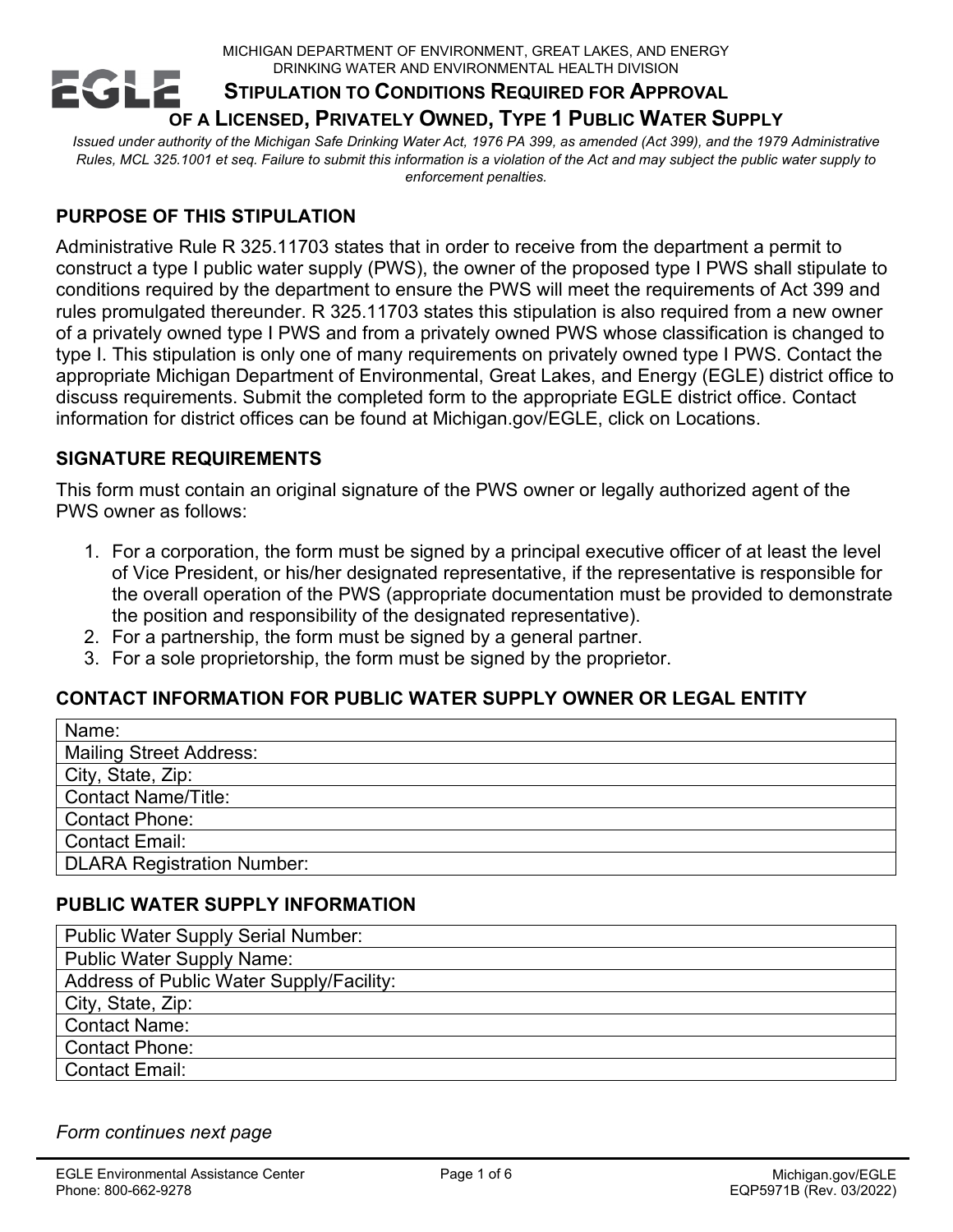# **STIPULATE TO CONDITIONS**

The undersigned must stipulate to all conditions

#### **The undersigned hereby stipulates to the following conditions as required under R 325.11703(2)(c), (3), and (4), and Act 399 325.1010:**

*(Initial each item below)*

- \_\_\_\_\_ 1. Obtained a proof of refusal to accept ownership or operational responsibility of the water supply through a formal resolution from the local governing entity. (R 325.11705(2))
- 2. Supply water to the public according to Act 399 and the Administrative Rules in such a manner as to assure all users of a sufficient quantity of water under adequate pressure and a quality of water meeting the state drinking water standards. (R 325.11706(1))
- 3. If the opportunity presents itself in the future, owner agrees to transfer the ownership and operation of the entire PWS to a governing body by an acceptable agreement between the parties as required under R 325.11706(2).
- 4. Provide or obtain easements, or isolation areas, or both, and abandon wells as required under R 325.11709.
- \_\_\_\_\_ 5. Provide service connections to not more than the number provided for in the permit to construct as required under R 325.11710.
- 6. Receive department approval in writing before transferring ownership of the supply as required under R 325.11711.
- 7. Provide completed and signed Operator Designation Form for Community Water Supply, form EQP5854.

# **PUBLIC WATER SUPPLY OWNER OR LEGALLY AUTHORIZED AGENT**

Print Name: University of Print Name:

Signature:

Title:

| <b>Notary Public</b>         |  |
|------------------------------|--|
| Signature: ___               |  |
| Date: <u>_______________</u> |  |
| County: $\sqrt{2}$           |  |
| <b>Commission Expires:</b>   |  |

If you need this information in an alternate format, contact [EGLE-Accessibility@Michigan.gov](mailto:EGLE-Accessibility@Michigan.gov) or call 800-662-9278.

EGLE does not discriminate on the basis of race, sex, religion, age, national origin, color, marital status, disability, political beliefs, height, weight, genetic information, or sexual orientation in the administration of any of its programs or activities, and prohibits intimidation and retaliation, as required by applicable laws and regulations. Questions or concerns should be directed to the Nondiscrimination Compliance Coordinator at [EGLE-NondiscriminationCC@Michigan.gov](mailto:EGLE-NondiscriminationCC@Michigan.gov) or 517-249-0906.

This form and its contents are subject to the Freedom of Information Act and may be released to the public.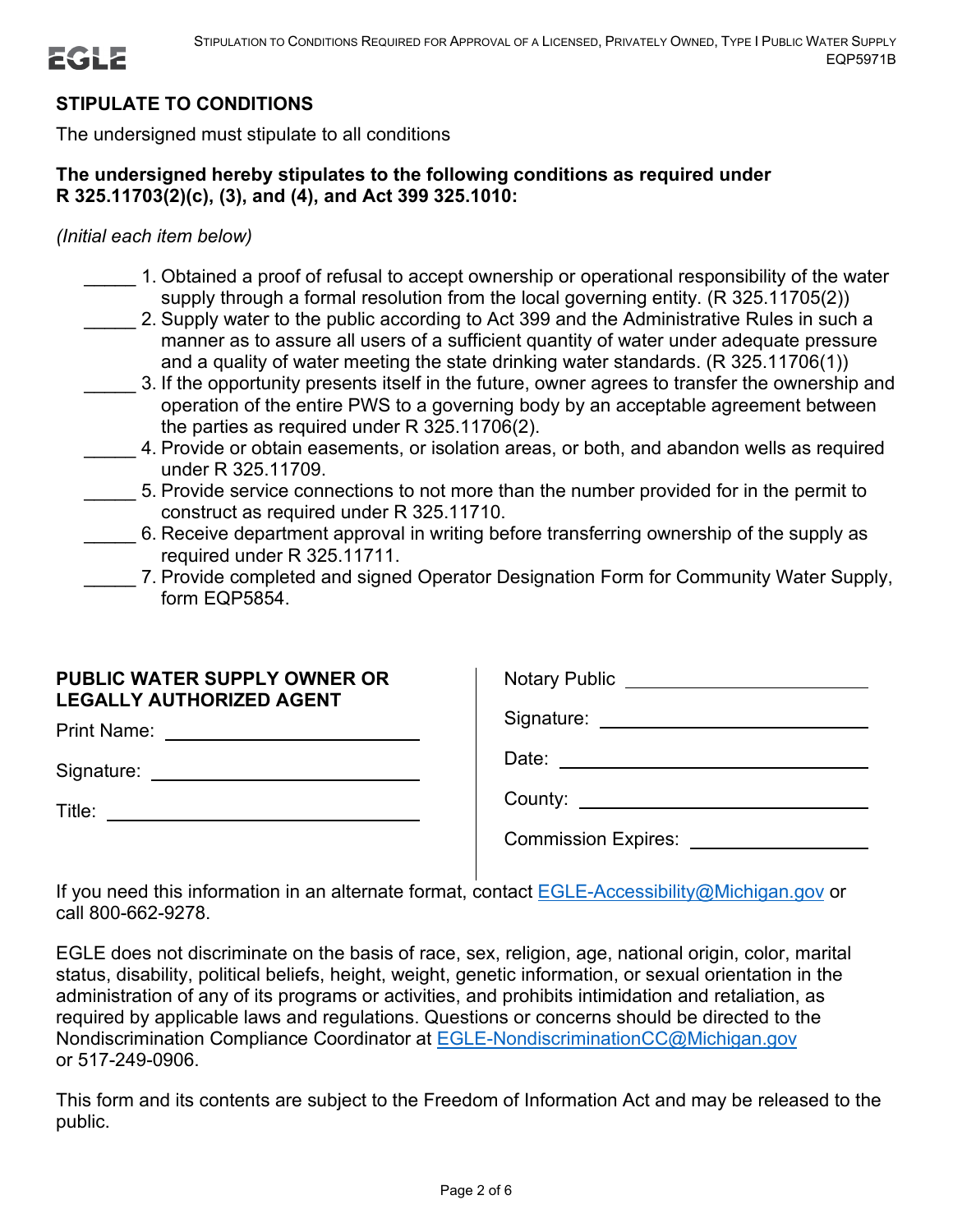# **ATTACHMENT TO STIPULATION: RULES APPLICABLE TO PRIVATELY OWNED TYPE I PUBLIC WATER SUPPLIES**

# **PART 17. OWNERSHIP OF PUBLIC WATER SUPPLIES**

#### **R 325.11701 Purpose.**

Rule 1701. The purpose of this part is to prescribe certain requirements and procedures in accordance with section 10 of the act for private ownership of certain type I public water supplies when public ownership cannot be achieved.

History: 1979 AC.

#### **R 325.11702 Intent.**

Rule 1702. Regulatory jurisdiction over public water supplies in this state is for the declared purpose of protecting the public health and to assure that public water supplies and waterworks systems are properly planned, constructed, maintained, and operated. It is a well established principle in this state that type I public water supplies be operated and maintained in an effective manner at all times and that adequate provision be made for a continuing administrative authority to accomplish this objective. Department procedures which have been in effect have strongly encouraged public ownership of all type I public water supplies. Accordingly, it is the department's belief that all avenues must be thoroughly explored with local governmental units to achieve public ownership of those public water supplies. If it is determined by the department that a local unit of government will not accept responsibility for ownership and operation of a type I public water supply, specific procedures must be established prior to issuance of a permit for construction of waterworks systems associated therewith.

History: 1979 AC.

#### **R 325.11703 Applicability and general requirements.**

Rule 1703. (1) Except as noted in this part, this part applies to both of the following:

(a) A private owner that proposes to construct a privately owned type I public water supply.

(b) A privately owned type I public water supply.

(2) The department shall approve a new privately owned public water supply only by issuance of a permit. To receive from the department a permit to construct a type I public water supply, the owner of the proposed type I public water supply shall perform all of the following:

(a) Submit to the department the information required under part 13 of these rules.

(b) Submit to the department proof of refusal to accept ownership or operational responsibility of that public water supply from the governing entity under whose jurisdiction the public water supply is included, as required under R 325.11705.

(c) On a form provided by the department, stipulate to conditions required by the department to ensure the public water supply will meet the requirements of the act and these rules. At a minimum, the conditions shall include all of the following:

(i) Supply water to the public according to the act and these rules and transfer the supply to the governmental entity by an acceptable agreement between the parties as required under R 325.11706.

(ii) Establish and maintain an escrow fund under R 325.11707 to R 325.11708. This paragraph does not apply to facilities that are required to be licensed by the state, such as manufactured housing communities and health care facilities.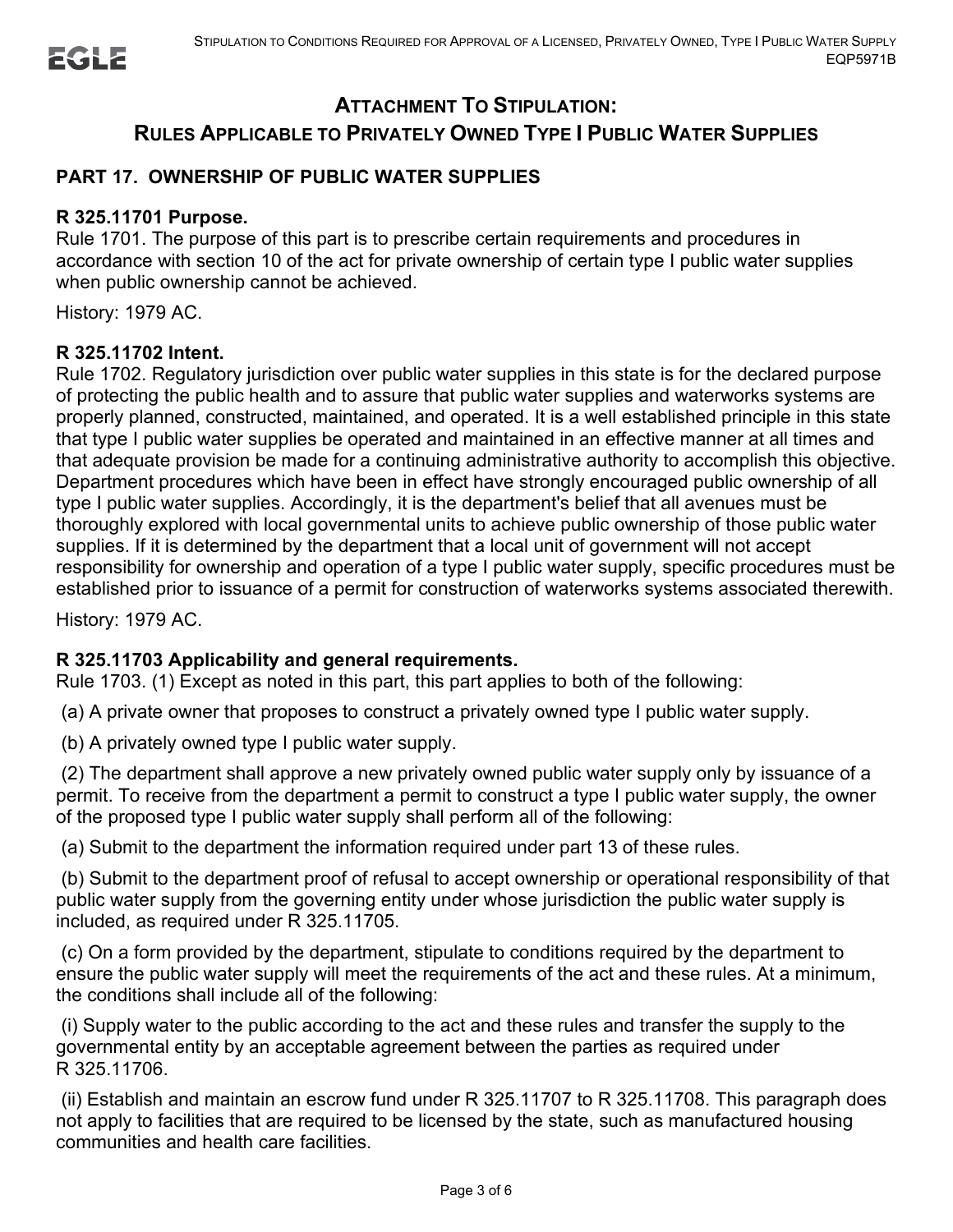

(iii) Provide or obtain easements, or isolation areas, or both, and abandon wells as required under R 325.11709.

(iv) Provide service connections to not more than the number provided for in the permit to construct as required under R 325.11710.

(v) Receive department approval before transferring ownership of the supply as required under R 325.11711.

(vi) Provide contact information of system operation personnel as required under R 325.11712.

(3) A privately owned public water supply whose classification under part 5 of these rules changes to type I shall comply with subrule (2) (b) and (c) of this rule.

(4) A new owner of a privately owned type I public water supply shall comply with subrule (2) (b) and (c) of this rule as required under R 325.11711.

History: 1979 AC; 2009 AACS.

#### **R 325.11704 Delegation of acceptance of ownership and operational responsibility of water supply by city, village, or township.**

Rule 1704. A city, village, or township may delegate to a county, authority, district, or other public entity the acceptance of ownership and operational responsibility of any water supply within its jurisdiction. This delegation may be considered by the department to be adequate public ownership to meet the requirements of the act and these rules.

History: 1979 AC.

#### **R 325.11705 Private ownership of type I public water supply permitted; proof of refusal to accept ownership or operational responsibility by governmental entity.**

Rule 1705. (1) If the department determines that ownership and operation of a type I public water supply by a local governmental agency is not practical for a particular public water supply, private ownership shall be allowed with adequate provisions to assure a continuous operation of the public water supply which meets the requirements of the act and these rules.

(2) The department shall not accept plans and specifications from, nor shall a permit be issued to, an owner of a proposed type I public water supply which is to be privately owned unless proof of refusal to accept ownership or operational responsibility of that public water supply is submitted in a formal resolution of the governing body of a city, county, village, township, or other governmental entity under whose jurisdiction the public water supply is included, or where proof of refusal is established to the satisfaction of the department.

History: 1979 AC; 2015 AACS.

# **R 325.11706 Stipulations by owner of privately owned type I public water supply.**

Rule 1706. (1) At the time an owner of a type I public water supply which is, or is proposed to be, privately owned submits plans and specifications to the department, the owner shall stipulate that the public water supply shall be operated in such a manner as to assure the customers or users thereof a sufficient quantity of water under adequate pressure and a quality of water meeting the state drinking water standards.

(2) The owner of a type I public water supply, which is proposed to be privately owned, shall stipulate to transfer the ownership and operation of the entire public water supply to a governing body of a city, village, or township, or its designated public entity, by an acceptable agreement between the parties, and with prior approval by the department.

History: 1979 AC.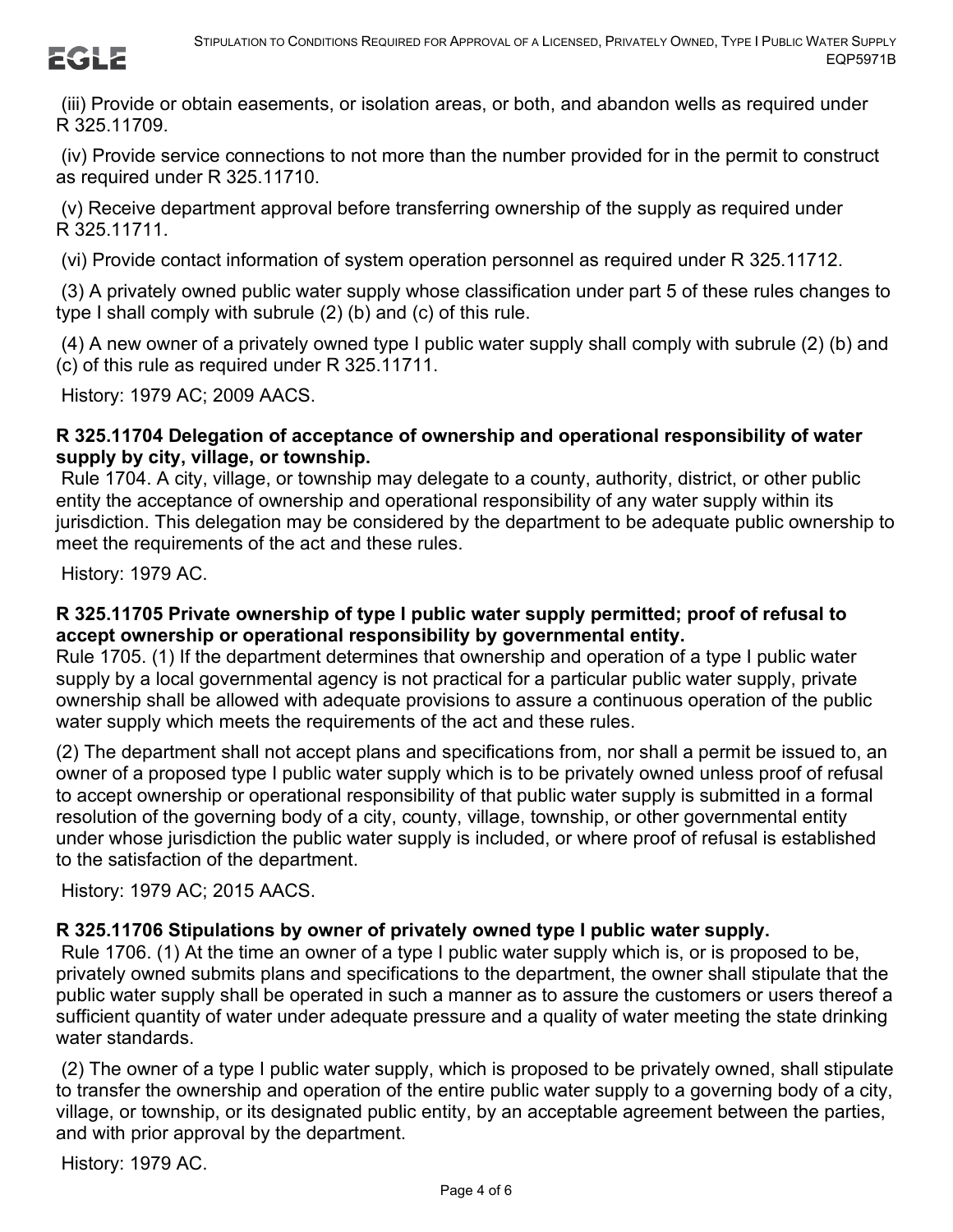# **R 325.11707 Escrow fund.**

Rule 1707. (1) The purpose of a continuing cash escrow fund is to be available to the department for immediate repairs, improvements, operations, or maintenance of the public water supply if the owner fails to meet the responsibilities under the act and these rules.

(2) The amount of the escrow fund required shall be calculated on the basis of \$500.00 per living unit proposed to be served by the public water supply, but in no case shall the escrow fund amount be less than \$10,000.00, or exceed \$50,000.00.

(3) Upon establishment of a written agreement between the privately owned public water supply and the governing body of a city, village, or township which establishes a date certain by which the privately owned public water supply ownership shall be transferred to that governing body, the department may reduce the amount of the required escrow fund.

(4) When the ownership of a privately owned public water supply is transferred, the department shall authorize return of the escrow fund and accrued interest to the owner from which the public water supply was transferred.

(5) When additional living units are added, a type I public water supply with an established escrow fund shall recalculate the escrow amount based on the sum of existing and proposed number of living units and increase its escrow fund accordingly.

History: 1979 AC; 2009 AACS.

#### **R 325.11708 Removal and replacement of funds from escrow account.**

Rule 1708. (1) Upon a determination by the department that removal of funds from an escrow account is required, only the director or his designated agent may remove funds from the escrow account to make the necessary corrections.

(2) The owner of a privately owned type I public water supply shall replace all funds removed from the account by the director or his designated agent as required for needed improvements or corrections to the waterworks system within 90 days after removal of the funds to maintain the account at the original level.

(3) If the financial institution that created the escrow fund sends notice that it intends to terminate the escrow fund, the public water supply shall obtain an alternate escrow fund within 30 days after termination.

History: 1979 AC; 2009 AACS.

### **R 325.11709 Privately owned public water supply; easements; isolation area for wells; abandonment of wells.**

Rule 1709. (1) The owner of a public water supply which is proposed to be privately owned shall provide or obtain all necessary easements for any portion of the waterworks system which is not located in the public right-of-way.

(2) The isolation area for wells serving a public water supply which is, or is proposed to be, privately owned shall be defined in the plans and specifications submitted to the department pursuant to the act and part 13 of these rules and shall be considered to be a part of the waterworks system.

(3) If the wells associated with a privately owned waterworks system are abandoned, ownership or easements shall be retained as may be necessary for the operation of the remainder of the waterworks system. The procedures for abandonment of wells shall be in accordance with the requirements of the act and part 8 of these rules.

History: 1979 AC.